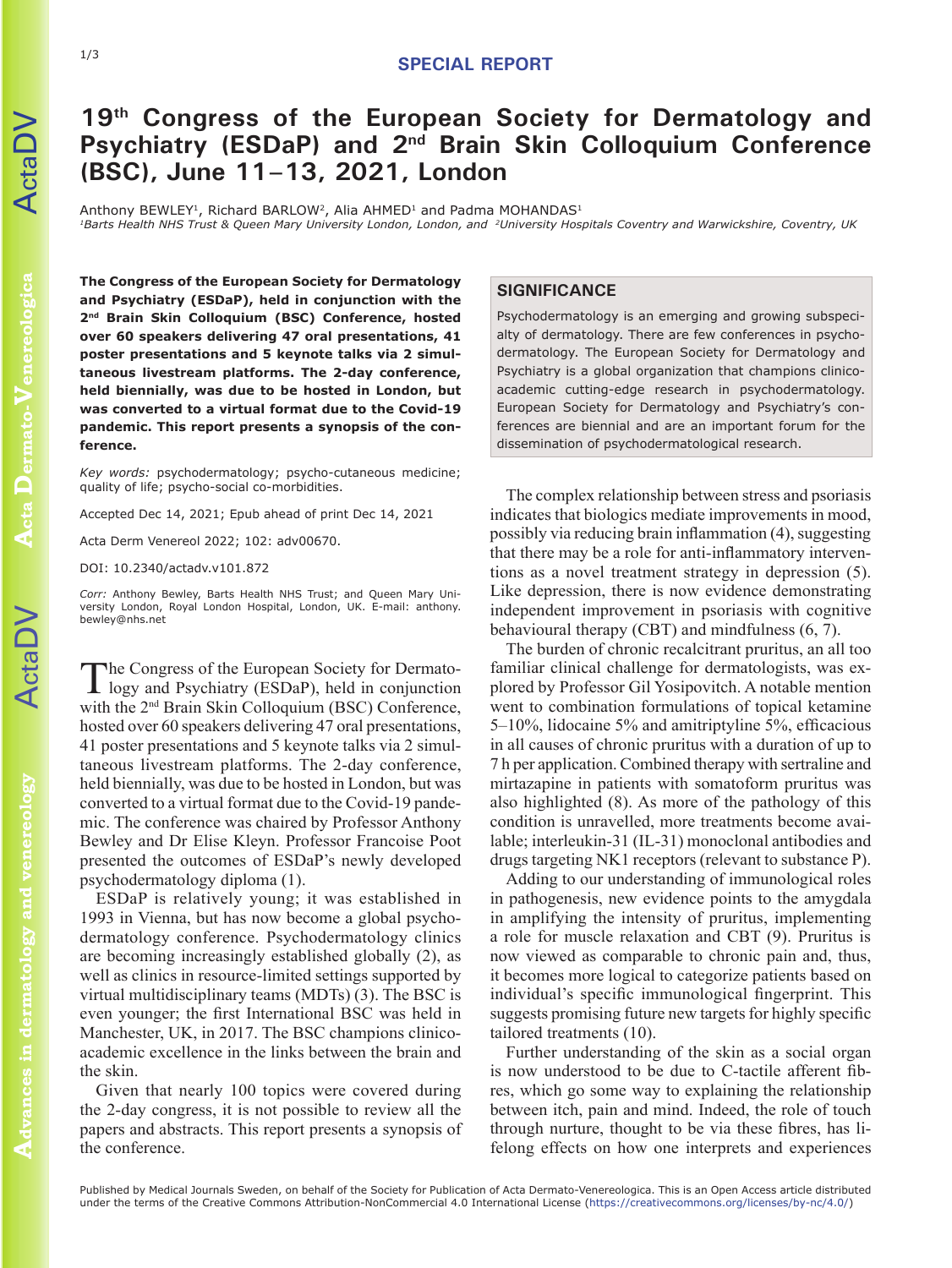stress (11), and could even be a possible risk factor for inflammatory skin disease (12). In addition, itch is altered through learning processes, which opens the door to further novel treatment methods to alter nocebo-induced itch responses (13).

Despite the considerable progress made in pathogenesis and therapeutics, there are insufficient services to support the mental health of patients with skin disorders. Several surveys expose this gap, including the UK All-Party Parliamentary Group for Skin (APPGS), lending more weight to encouraging policy change through commissioning services (14).

We are also beginning to recognize the importance of supporting the families of patients with skin disorders as well as the patient themselves (15). The Family Dermatology Life Quality Index (DLQI) has been developed to assess this aspect in order for the best support to be delivered through multidisciplinary (MDT) clinics (16). Social science has progressed considerably in the past decade, and there is evidence to show that the DLQI may need amending to reflect the subtle differences in those individuals who complete it (17), as the psychosocial burden of dermatological disorders can vary between the sexes, as well as between conditions (18). Indeed, it may be time for an updated patient-reported outcome measure (PROM) to be used in daily practice, which more accurately captures the impact on living with skin disease (19).

Whilst we are able to utilize these various tools to identify those people who will benefit from psychological interventions and support, in the UK demand still outstrips supply across the NHS. The delay in access to services often compounds the problem. Novel behaviour change training programmes, such as  $PsoWell^{TM}$ , which can be delivered by clinicians in dermatology settings, show promising potential (20).

Covid-19 has added burdens to many patients with and without skin disorders, enforcing separation, loneliness and isolation. This drives a further chasm between individuals who may already be reluctant to interact with others who have visible skin disease (21). Worryingly, many of these patients seek unregulated advice online and practice unsafe treatment regimens (22), often pursuing unrealistic, false portrayals of ideal skin showcased on social media platforms (23). Shielding, in particular, had a dramatic effect on the wellbeing of dermatology patients (24).

The post-pandemic landscape remains unclear for patients and clinicians. Certainly, we are yet to see the full effects of the past year. Encouragingly, however, the SECURE-AD registry, which has recruited nearly 300 patients with atopic dermatitis (AD) on systemics and or dupilumab has not shown any difference in the effects, frequency or duration of long-Covid compared with non-atopics at present (25). Covid-19 has brought the subject of wellbeing amongst staff to the forefront

in many departments across the NHS. Many trusts are conducting wellbeing audits to address this, and we were delighted to hear this area is becoming more of a priority (26).

Other notable presentations included the ESDaP II study, which indicated the staggeringly high prevalence of body dysmorphic disorder (BDD) symptoms in all dermatology patients compared with healthy skin controls (10.5% vs 2.1%) emphasizing the importance of screening and treating BDD in general dermatology clinics (27). BDD symptoms have also been recognized in other non-conventional disorders, including skin-lightening behaviour (28). The role of abrocitinib in facilitating a rapid and sustained improvement in pruritus, sleep and skin pain in patients with moderate-to-severe AD from as early as 2 weeks from the start of treatment was presented (29).

Other presentations included the effect of Covid-19 on patients with psychodermatological disorders (30) and the role of caregivers in identifying and solving the holistic requirements for patients with ichthyosis (31). Barlow et al. (32) reviewed suicide-related behaviours in children and adolescents with chronic skin disorders. The prevalence of suicidal attempts in children and young people was alarmingly high; ranging from 0.08% to 21.9%, inclusive of 748 children and adolescents spanning 6–17 years old. Notably, this risk does not correlate with objective severity of the skin disorder (33). Certainly, there is a role for dermatologists to be trained in this area as a means of suicide prevention (34).

A case series of 5 patients successfully treated for cutaneous immune-related adverse events with dupilumab who had previously received anti-PD1 immunotherapy was presented (35).

The experience of people with psoriasis in the context of their response to various social circumstances (36) was discussed, as were the improvements in the psychological burden of patients with eczema and neurofibromatosis 1 when treated remotely with eye movement desensitization and reprocessing (37).

We look forward to the 20<sup>th</sup> Congress of ESDaP, which will be held in Rotterdam, Netherlands in June 2023 and the 3rd BSC Conference in Manchester in Autumn 2024, which we hope will be face-to-face.

## **REFERENCES**

- 1. Dalgard F. Characteristics of patients seen at a psychodermatology unit in Sweden. In: Brain: Skin Colloquium 2021; 2021 June. Available from http://www.esdap21.com/home.
- 2. Jafferany M. Depression and Psoriasis: How to Diagnose and manage. In: Brain: Skin Colloquium 2021; 2021 June. Available from http://www.esdap21.com/home.
- 3. Bullmore E. Inflammation and depression. In: Brain: Skin Colloquium 2021; 2021 June. Available from http://www. esdap21.com/home.
- 4. Griffiths C. Insights into the Brain-Skin Axis. In: Brain: Skin Colloquium 2021; 2021 June. Available from http://www. esdap21.com/home.